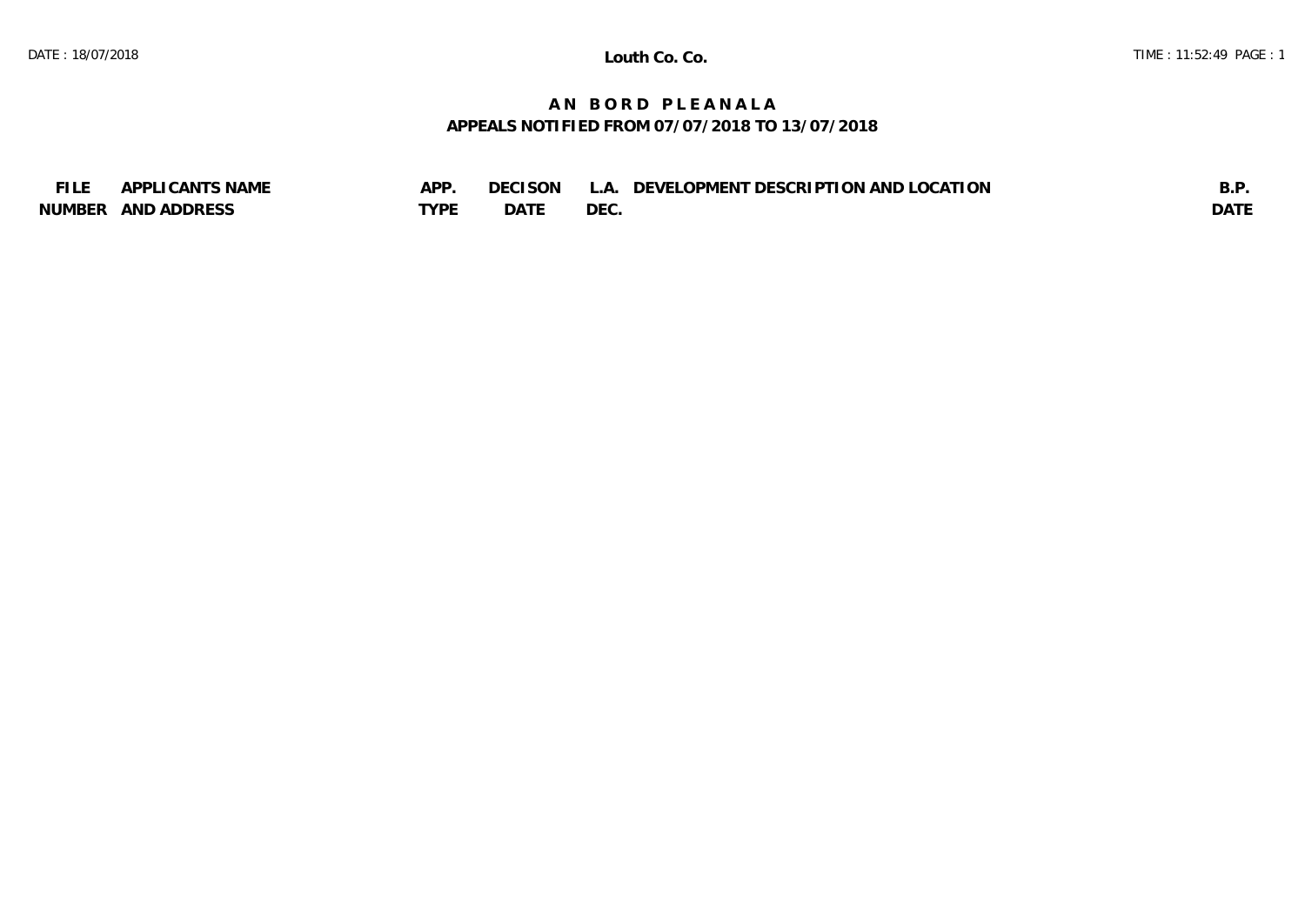## **A N B O R D P L E A N A L A APPEALS NOTIFIED FROM 07/07/2018 TO 13/07/2018**

| <b>FILE</b><br><b>NUMBER</b> | APPLICANTS NAME<br>AND ADDRESS                                            | APP.<br><b>TYPE</b> | <b>DECISON</b><br>DATE | DEC. | L.A. DEVELOPMENT DESCRIPTION AND LOCATION                                                                                                                                                                                                                                                                                                                                                                                                                                                                                                                                                                                                                                                                                                                                                                                                                                                                                                                                                                                                                                                                                                                                                                                                                                                                                                                                                                                                                                                                                                                                                                                                                                                                                                                                                                                                                                                         | B.P.<br><b>DATE</b> |
|------------------------------|---------------------------------------------------------------------------|---------------------|------------------------|------|---------------------------------------------------------------------------------------------------------------------------------------------------------------------------------------------------------------------------------------------------------------------------------------------------------------------------------------------------------------------------------------------------------------------------------------------------------------------------------------------------------------------------------------------------------------------------------------------------------------------------------------------------------------------------------------------------------------------------------------------------------------------------------------------------------------------------------------------------------------------------------------------------------------------------------------------------------------------------------------------------------------------------------------------------------------------------------------------------------------------------------------------------------------------------------------------------------------------------------------------------------------------------------------------------------------------------------------------------------------------------------------------------------------------------------------------------------------------------------------------------------------------------------------------------------------------------------------------------------------------------------------------------------------------------------------------------------------------------------------------------------------------------------------------------------------------------------------------------------------------------------------------------|---------------------|
| 17/730                       | Great Northern Distillery Limited<br>Carrick Road<br>Dundalk<br>Co. Louth | P                   | 12/06/2018             | R    | 10 year permission for the development of a whiskey warehouse<br>facility consisting of 13 no. maturation warehouses, ancillary<br>buildings, structures and all ancillary site development works on<br>a site within an area of 45 hectares (111 acres). The proposed<br>development also provides for the creation of a site for<br>community use with access via an upgraded existing entrance<br>from Church Road. Each proposed warehouse has a gross floor<br>area of approximately 4,000 m2, divided into 2 no. 2,000 m2<br>compartments, has a typical ridge height of approximately 10<br>metres and includes mounted external lighting and CCTV<br>cameras. Ancillary buildings and structures include a single<br>storey facilities building which will include a forklift garage; 2<br>no. water tanks with ancillary pumphouse; ESB substation; 1<br>no. public lighting pole incorporating CCTV surveillance camera.<br>Ancillary site development works include the demolition of<br>existing derelict outhouses and stables; installation of a septic<br>tank and associated percolation area; 2 no. bored wells; fire<br>water retention pond and a surface water attenuation system<br>consisting of 2 no. attenuation basins with a proposed outfall to<br>the Kilcurry River; staff parking area, berming; landscaping;<br>perimeter fencing and gates. Access to the proposed<br>development will be via a new entrance from the R177 Armagh<br>Road and a secondary access is proposed via an upgraded<br>existing entrance from Church Road. The proposed<br>development relates to the provision of an establishment to<br>which the Major Accident Directive applies. An Environment<br>Impact Assessment Report (EIAR, formerly known as an EIS)<br>has been prepared and will be submitted to the Planning<br>Authority with the application.<br>Kilcurry<br>Co. Louth | 12/07/2018          |